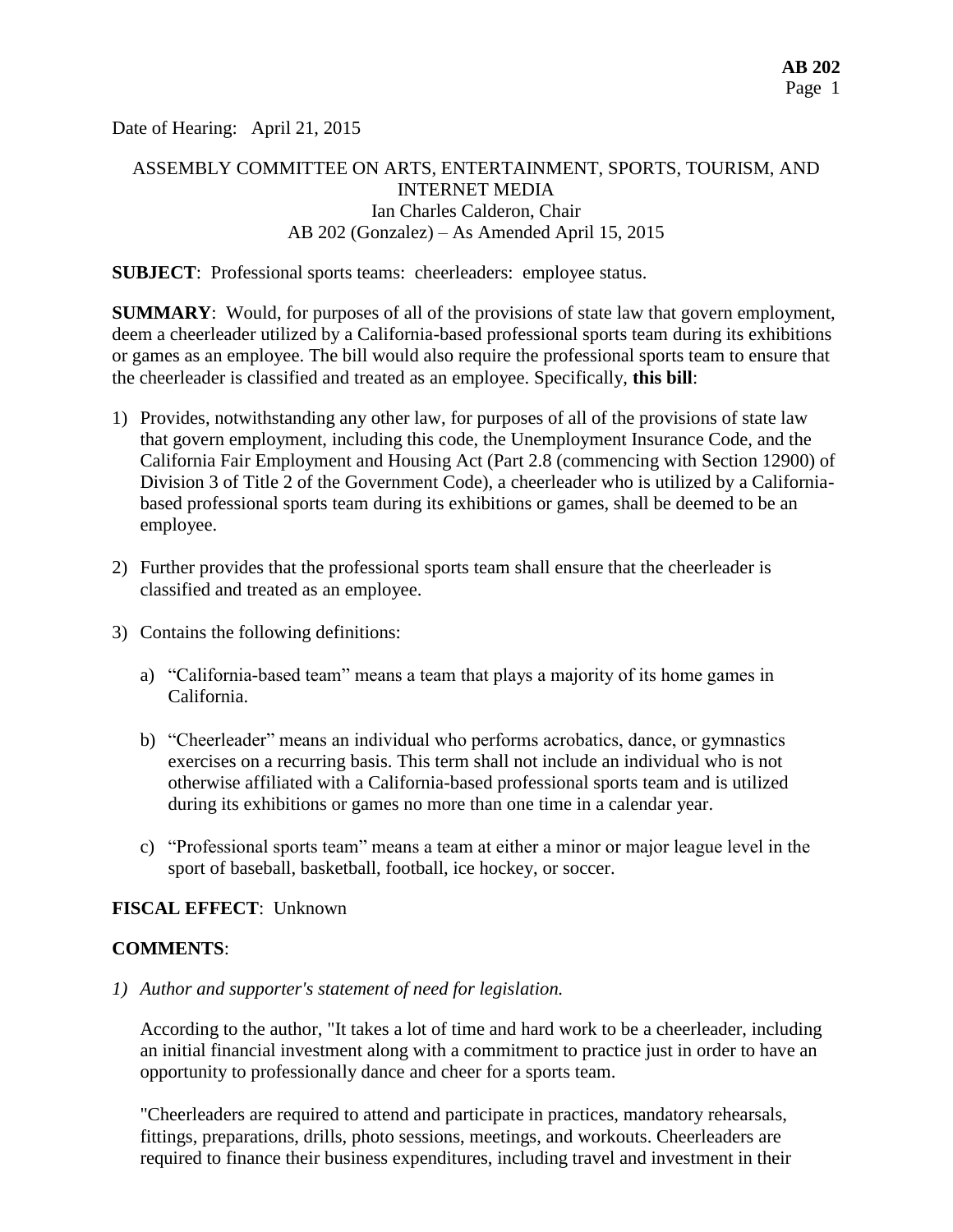physical appearance by purchasing required cosmetics, in the normal course of their cheerleading duties.

"During a sporting event, professional cheerleaders are performing and cheering. It is a product of hours upon hours of rehearsing dance routines, gymnastics and stunts. Cheer athletes practice their routines at least 2 to 5 times a week. They must get physically fit in order to carry out intense dance routines and stunts in cheerleading. On game days, a cheerleader's performance can consist of motivating players along with a combination of dance and music, gymnastics and acrobatics. As frontline team ambassadors, they're valuable contributors that add significant value to the entertainment product and fan experience.

"Cheerleaders are featured prominently in advertising and game-day coverage, especially leading in and out of every commercial break on the nationally broadcasted television programs. Prior to each sports season, selected cheerleaders have training camps and practice, photo shoots and swimsuit calendars obligations. Throughout the year, they have non-game day annual responsibilities, such as guest appearances at schools, charity events, or conferences. These are all employee obligations imposed by an employer…

"…After examining numerous factors, it's clear that a cheerleader's position constitutes an employee status. For instance, once cheerleaders are selected to work for a sports franchise, the control over their work time ends. The organization's management directs the set work hours, payment schedules, dress codes and standards for behavior, among other work conditions."

## *2) Recent amendments.*

Last week AB 202 was heard in the Committee on Labor & Employment, where issues arose as to the meaning of certain provisions. The author agreed to make the following amendments in order to provide greater clarity and specificity:

(b) Notwithstanding any other law, for purposes of all of the provisions of state law that govern employment, including this code, the Unemployment Insurance Code, and the California Fair Employment and Housing Act (Part 2.8 (commencing with Section 12900) of Division 3 of Title 2 of the Government Code), a cheerleader who is utilized by a California-based professional sports team **directly or through a labor contractor** during its exhibitions, **events** or games, shall be deemed to be an employee.

(c) The professional sports team shall ensure that the cheerleader is classified and treated as an employee.

## *3) Origin of legislation: lawsuits filed by NFL cheerleaders.*

ESPN reports that the Oakland Raiders are being sued by current and former cheerleaders claiming wage theft and other unfair employment practices. According to the filing, Raiders cheerleaders are paid \$1,250 per season, which amounts to less than \$5 per hour for the time they spend rehearsing, performing and appearing at events for which they are not compensated. In the article, Lacy T., identified only by her first name, in accordance with Raiderettes policy for security reasons, was quoted as saying, "The club controls our hairstyle and makeup, and we have to foot the bill," she said. "We also have to pay the costs for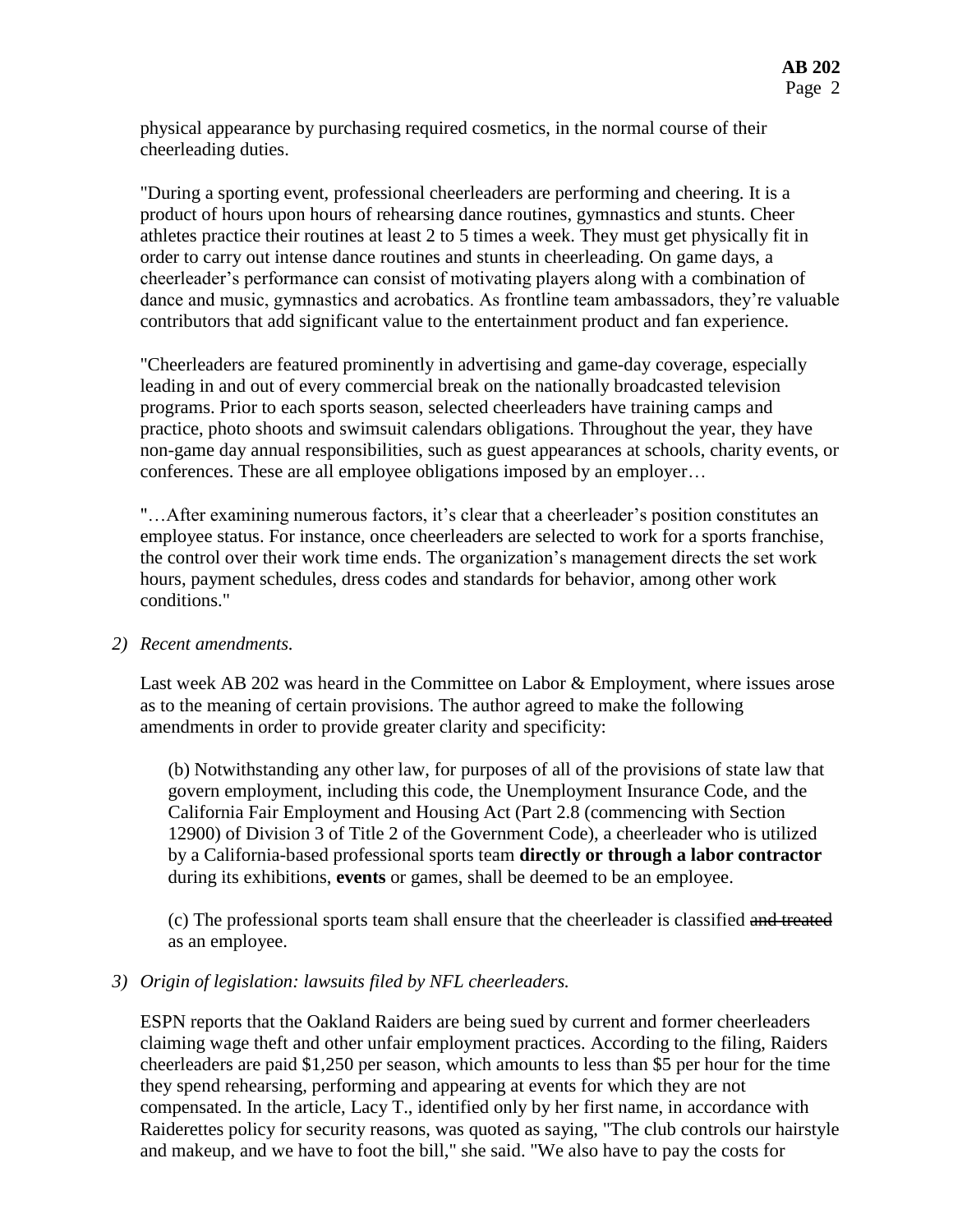traveling to all kinds of events, including photo shoots...I love the Raiders and I love being a Raiderette, but someone has to stand up for all of the women of the NFL who work so hard for the fans and the teams." An attorney representing the cheerleaders claims, "the Raiders owe thousands of dollars in unpaid wages to women who worked as Raiderettes in previous seasons, while owing thousands of dollars in penalties to the women who worked this season." Perhaps adding insult to injury, the cheerleader's lawyer says NFL teams' male mascots are treated as paid employees with benefits.

[\(http://espn.go.com/nfl/story/\\_/id/10334429/cheerleaders-file-suit-oakland-raiders-wage](http://espn.go.com/nfl/story/_/id/10334429/cheerleaders-file-suit-oakland-raiders-wage-theft-unfair-employment-practices)[theft-unfair-employment-practices,](http://espn.go.com/nfl/story/_/id/10334429/cheerleaders-file-suit-oakland-raiders-wage-theft-unfair-employment-practices) accessed April 8, 2015)

Similar lawsuits have reportedly been filed against the Tampa Bay Buccaneers, the New York Jets, the Buffalo Bills, the Cincinnati Bengals, and the National Football League itself.

#### *4) Background:*

a) *Misclassified employees*. Employee misclassification has become a serious problem in the United States, and particularly in California. When companies misclassify workers as independent contractors instead of as employees, these workers do not receive worker protections, including minimum wages, overtime pay, and health and vacation benefits, to which they would otherwise be entitled. Standard employee protections such as antidiscrimination laws and safety regulations also do not apply to independent contractors. Additionally, businesses do not deduct taxes, 401(k), Social Security, or Medicare payments from the paychecks of independent contractors, which results in a loss of state tax income from the businesses as well as a potential loss of income from the individual worker who may not properly report income. Because employers do not pay unemployment taxes for independent contractors, workers who are misclassified cannot obtain unemployment benefits if they lose their jobs.

A number of reports in the last several years have chronicled the societal consequences of and impacts upon American workers of misclassification of workers as independent contractors versus employees. The United States Government Accountability Office conducted a study of misclassification of workers as independent contractors and found that employee misclassification cost the United States government \$2.72 billion in revenue from Social Security, unemployment and income taxes in 2006 alone. (GAO, *Employee Misclassifications: Improved Outreach Could Help Ensure Proper Worker Classification*, GAO-07-859T (May 8, 2007), pg. 1.)

Similarly, the California Employment Development Department (EDD) reported that the number of misclassified employees increased 54% from 2005 to 2007, reaching 15,751 workers in 2007. During this 3-year period, the EDD recovered a total of \$111,956,556 in payroll tax assessments, \$18,537,894 in labor code citations, and \$40,348,667 in assessments on employment tax fraud cases. (*See* California Employment Development Department, *Annual Report: Fraud Deterrence and Detection Activities*, report to the California Legislature (June 2008)) A Daily Journal article reported on the recent increase in worker misclassification and one person interviewed for the article noted that worker misclassification is attractive to employers because they can cut their labor costs by up to 30% by moving to an independent contractor model. (Ho, *Independent Contractor Status Raises IRS Eyebrows: Contractor Status is Cheaper for Employers; Some Workers are Crying Foul*, Daily Journal (May 17, 2010).)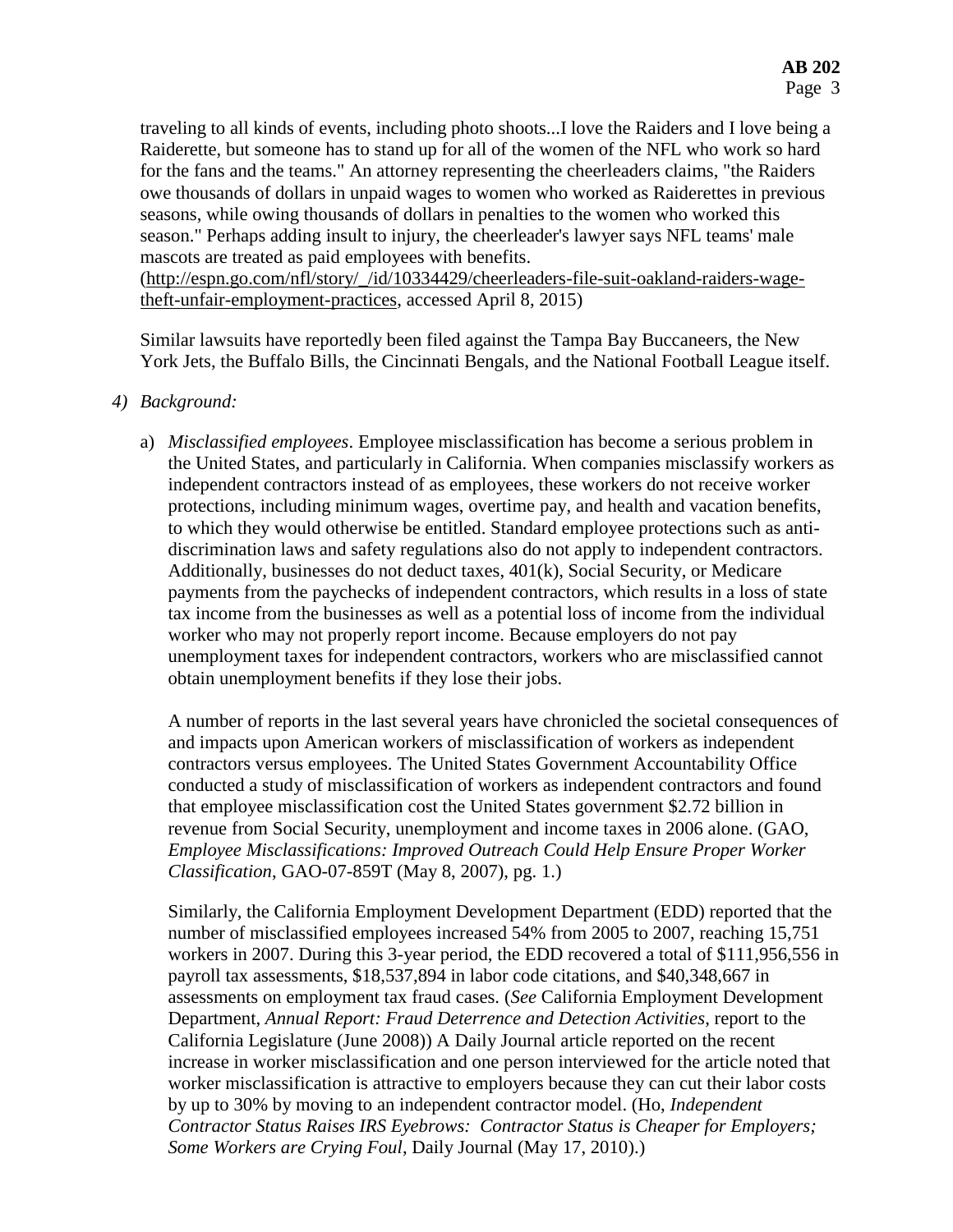b) *Statutory employees.* In general, most individuals are determined to be employees under common law, which involves evaluating a number of specific factors. However, a "statutory employee" is defined as an employee by law under a specific statute. For example, Unemployment Insurance Code Section 621 deems certain groups of workers to be employees for purposes of certain employment tax purposes. These "statutory employees" include corporate officers, specified agent/commission drivers, traveling salespersons, certain home workers, and certain artists and authors.

## *5) Prior related legislation*

- a) SB 459 (Corbett) Chapter 706, Statutes of 2011, which established a scheme of regulatory enforcement and significant civil penalties for the intentional misclassification of employees.
- b) AB 950 (John A. Pérez) of 2011, would have deemed port drayage drivers to be employees for employment law purposes, similar to the approach taken by the instant measure, AB 202. Held on the Assembly Inactive File.
- c) SB 1583 (Corbett) of 2008, would have provided employment consultant liability for advising unlawful conduct through employee misclassification. Vetoed
- d) SB 1490 (Padilla) of 2008, would have required the Employment Development Department to create a form, including factors used by EDD in determining independent contractor status, to be distributed by employers to workers. SB 1490 was held in the Senate Committee on Appropriations.
- e) SB 622 (Padilla) of 2007, would have made it unlawful for employers to willfully misclassify an employee as an independent contractor. Vetoed

# **REGISTERED SUPPORT / OPPOSITION**:

## **Support**

CA Conference Board of the Amalgamated Transit Union CA Conference of Machinists California Labor Federation, AFL-CIO California School Employees Association California Teamsters Public Affairs Council Consumer Attorneys of California Engineers & Scientists of California International Longshore & Warehouse Union Jockeys' Guild Professional & Technical Engineers South Bay Labor Council UNITE-HERE, AFL-CIO Utility Workers Union of America

# **Opposition**

There is no opposition on file.